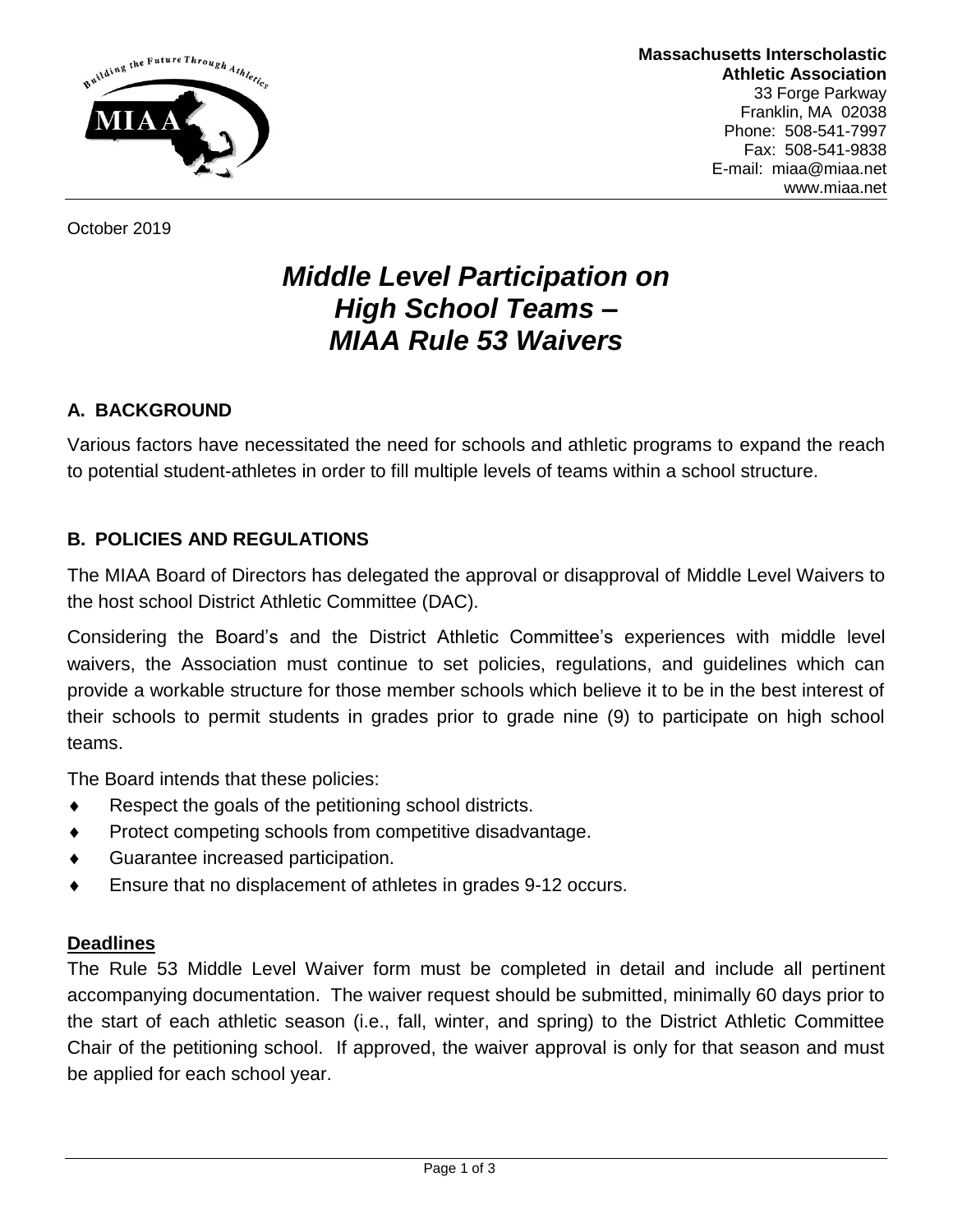

**Massachusetts Interscholastic Athletic Association** 33 Forge Parkway Franklin, MA 02038 Phone: 508-541-7997 Fax: 508-541-9838 E-mail: miaa@miaa.net www.miaa.net

## **Policies**

- 1. Schools may request of the DAC a Rule 53 Middle Level Waiver if the middle school & high school are under the same Head of School/Superintendent. Schools with a middle school principal and a high school principal MUST receive a Rule 53 Middle Level Waiver for middle level students to participate on a high school team.
- 2. Consideration will not be given if the request is motivated to provide opportunity for a specific student(s) or the anticipated high school numbers will support a team.
- 3. The requested level of athletic participation must be specific and accompany the waiver request. Consideration will be given only for sub-varsity teams, unless the school offers only a varsity level team. No high school student may be "cut" in favor of a middle level student. Approved Rule 53 Middle Level Waiver students may only participate in the lowest level offered.
- 4. Schools may have middle level teams and also request a Rule 53 Middle Level Waiver for students to participate at high school level.
- 5. Minutes of the League meeting, including a recorded formal vote of support from all league schools, must be included with the request.
	- a. A majority vote is necessary for the request to be advanced to the District Athletic Committee (DAC).
	- b. The "league" is the group of schools against whom the petitioning school will compete in that sport
- 6. Schools in Cooperative Team Agreements may also request a Rule 53 Middle Level Waiver. High school students on the cooperative team may not be cut to accommodate a Rule 53 Middle Level Waiver approved student(s). District Committees can consider Rule 53 Middle Level Waiver requests for one or more of their co-operative teams.
- 7. The High School Principal is responsible and accountable for adherence to all MIAA and local standards, and must develop protocols with the middle school principal to ensure the integrity of all rules. Further "supervision" and "jurisdiction" as defined by MIAA Rule 51 must not be overlooked.